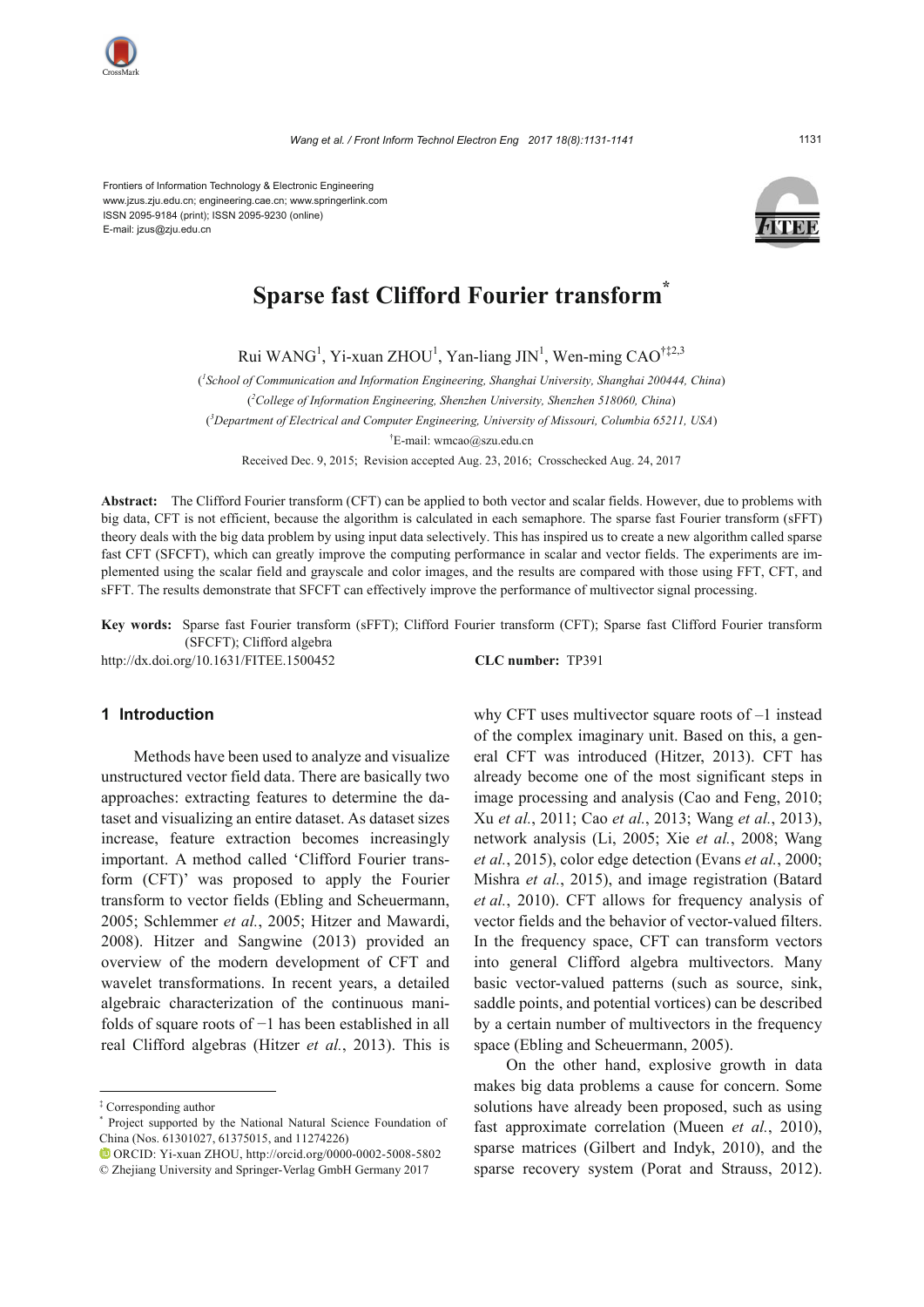Iwen (2010) presented a method to estimate the Fourier representation for sparse signals. However, Hassanieh *et al.* (2012b) developed a new approach called 'sparse fast Fourier transform (sFFT)' to process big data, especially sparse data. sFFT deals with big data problems by using only a small subset of the input data to compute a compressed Fourier transform. As a result, sFFT is much faster than the fast Fourier transform (FFT). sFFT has already been applied to areas such as GHz-wide sensing and decoding (Hassanieh *et al.*, 2014), light field reconstruction (Shi *et al.*, 2014), and the Global Positioning System (GPS) (Hassanieh *et al.*, 2012a). Our work is to combine sFFT with CFT to operate on multivector signals. sFFT can choose 'large' coefficients for calculation. Combining it with CFT reduces useless or remote data, and thus the Fourier transform of multivector signals can be computed more efficiently (Schumacher and Puschel, 2014).

# **2 Related work**

### **2.1 Clifford algebra**

Clifford algebra provides a powerful computing framework without using coordinate information. Hestenes and Sobczyk (1984) used it as an efficient and versatile computational tool. It integrates vector algebra, matrix algebra, and complex numbers algebra into a coherent mathematical language which not only reduces the computation complexity, but also improves the computation efficiency (Hestenes, 1999).

Let  $\mathbb{R}^d$  be a *d*-dimensional Euclidean vector space and  $G_d$  a  $2^d$ -dimensional real Clifford algebra over  $\mathbb{R}$ . One obtains  $G_3$  by using the rules of 3D Clifford algebra with the given basis  $\{1, e_1, e_2, e_3, e_1e_2,$  $e_1e_3, e_2e_3, e_1e_2e_3$ :

$$
1e_j = e_j, \ j = 1, 2, 3,
$$
 (1)

$$
e_i e_j = 1, \ j = 1, 2, 3,
$$
 (2)

$$
e_j e_k = -e_k e_j j, k = 1, 2, 3, j \neq k.
$$
 (3)

Note that the multiplication of Clifford algebra is not commutative.

We define an arbitrary multivector *P* as

$$
\boldsymbol{P} = \boldsymbol{\alpha} + \boldsymbol{a} + i_3(\boldsymbol{b} + \boldsymbol{\beta}), \tag{4}
$$

with  $\alpha, \beta \in \mathbb{R}$ ,  $\alpha, \beta \in \mathbb{R}^3$ , i<sub>3</sub>= $e_1e_2e_3$ , and  $(i_3)^2$ =-1. We call such components,  $\alpha$ ,  $\dot{a}$ ,  $i_3b$ , and  $i_3\beta$ , as blades of Clifford algebra that are generalizations of the concept of scalars and vectors.

We define the grade projector  $\langle \cdot \rangle_i : \mathbf{G}_3 \rightarrow \mathbf{G}_3$  as

$$
\langle P \rangle_0 = \alpha, \ \langle P \rangle_1 = \alpha, \tag{5}
$$

$$
\langle P \rangle_2 = i_3 b, \ \langle P \rangle_3 = i_3 \beta. \tag{6}
$$

The Clifford product of two vectors  $a, b \in \mathbb{R}^3$ results in

$$
ab = \langle a, b \rangle + a \wedge b, \tag{7}
$$

where  $\langle \cdot, \cdot \rangle$  is the inner product and  $\cdot \wedge \cdot$  is the outer product.

As shown in Eq. (4), a multivector is a linear combination of components in different grades. Thus, by using linearity, the Clifford product of multivectors involves Clifford products of component blades. The appendix in Ebling and Scheuermann (2003) contains an example of multiplying multivectors in 2D, and Table 2 on page 344 in Hitzer (2012) shows the multiplication table for  $G_3$ .

Further, we have

$$
\langle ab \rangle_0 = \langle a, b \rangle = ||a|| ||b|| \cos \omega, \tag{8}
$$

$$
\|\langle ab \rangle_2\| = \|a \wedge b\| = \|a\| \|b\| \sin \omega, \tag{9}
$$

where the usual norm for vectors,  $\|\langle a b \rangle_2\|$ =  $-(\langle ab \rangle_2)^2$ , and  $\omega$  is the angle between *a* and *b*.

## **2.2 Clifford convolution**

The convolution theorem states that a convolution in the time domain is equal to a multiplication in the frequency space. Therefore, convolution becomes an important tool in signal processing. Bujack *et al.* (2015) presented a convolution theorem for general CFTs with separable mappings being orthogonal, separable, and linear. It can be interpreted as a mutual commutation or anticommutation among the functions.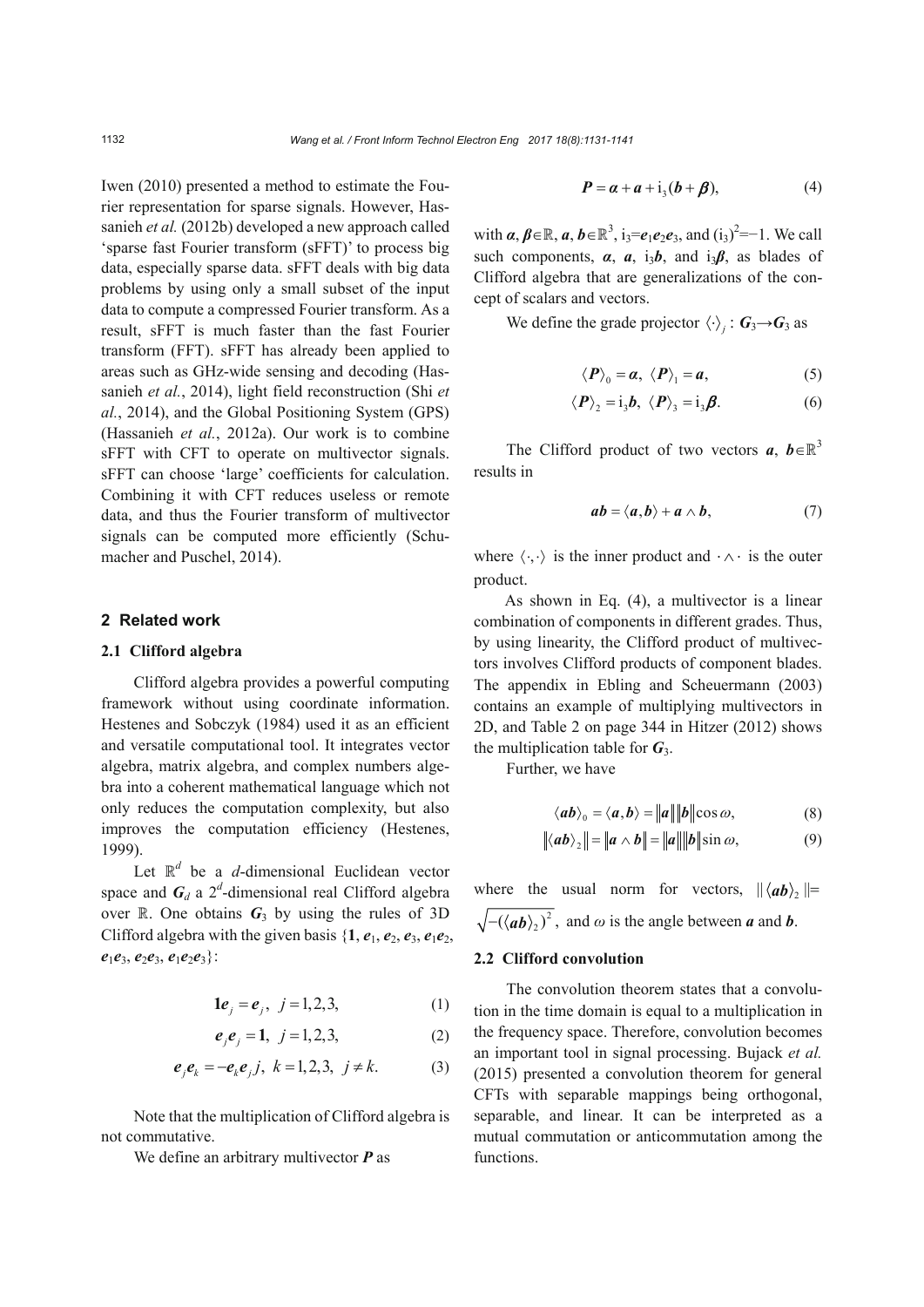Let *U*, *V*:  $\mathbb{R}^d$   $\rightarrow$  *G*<sub>*d*</sub> (*d*=2, 3) be two multivector fields. Then the Clifford convolution can be defined as

$$
(V * U)(x) = \int_{\mathbb{R}^d} V(\xi) U(x - \xi) | d\xi |, \qquad (10)
$$

where  $x \in V$  and  $\zeta \in U$ .

It can be seen that the Clifford convolution is a conventional convolution when both fields are scalar. Further, let *U* be a scalar field and *V* a vector field. The Clifford convolution then allows a scalar multiplication and vector smoothing model.

If both *V* and *U* are vector fields, we obtain the following relationship:

$$
V(\xi)U(x-\xi) = \langle V(\xi), (x-\xi) \rangle + V(\xi) \wedge U(x-\xi).
$$
\n(11)

It means that the convolution in the multivector field contains additional information, as the scalar part of the convolution result is a conventional convolution. Thus, Clifford convolution can be used to better analyze the vector field data.

#### **2.3 Clifford Fourier transform**

CFT allows a transformation from the position space to the frequency space, allowing signals to be analyzed in the frequency space. This makes it feasible to use such features as phases and frequencies of the signals. Further, the convolution theorem allows better filter response when a signal is analyzed in the frequency space (Ebling and Scheuermann, 2005). Similarly, Clifford convolution can be transformed into the frequency space. Thus, CFT can be developed as an extension of the usual Fourier transform for vector fields (Schlemmer *et al.*, 2005; Reich and Scheuermann, 2010).

## 2.3.1 Clifford Fourier transform in the 2D space

Ebling and Scheuermann (2005) proposed the CFT on both scalar and multi-dimensional fields, initiating a novel approach to analyzing vector fields. Subsequently, the generalization of the Fourier transform in Clifford geometric algebra has been presented (Hitzer and Mawardi, 2008; Hitzer and Sangwine, 2013).

CFT for multivector-valued functions  $F: \mathbb{R}^2 \rightarrow G_2$ can be defined as

$$
\mathcal{F}\lbrace F\rbrace(\boldsymbol{u}) = \int_{\mathbb{R}^2} F(\boldsymbol{x}) \exp(-2\pi i_2 \langle \boldsymbol{x}, \boldsymbol{u} \rangle) d^2 \boldsymbol{x}, \quad (12)
$$

where vectors  $x, u \in \mathbb{R}^2$ .

Based on Clifford algebra, a 4D multivector field can be written as

$$
F(\mathbf{x}) = F_0(\mathbf{x}) + F_1(\mathbf{x})\mathbf{e}_1 + F_2(\mathbf{x})\mathbf{e}_2 + F_{12}(\mathbf{x})\mathbf{e}_{12}
$$
  
=  $F_0(\mathbf{x}) + F_1(\mathbf{x})\mathbf{e}_1 + F_2(\mathbf{x})\mathbf{e}_1\mathbf{i}_2 + F_{12}(\mathbf{x})\mathbf{i}_2$   
=  $\mathbf{1}(F_0(\mathbf{x}) + F_{12}(\mathbf{x})\mathbf{i}_2) + \mathbf{e}_1(F_1(\mathbf{x}) + F_2(\mathbf{x})\mathbf{i}_2).$  (13)

Then, considering the linearity of CFT, one obtains

$$
\mathcal{F}\{F\}(\boldsymbol{u}) = \mathbf{1}(\mathcal{F}\{F_0(\boldsymbol{x}) + F_{12}(\boldsymbol{x})\mathbf{i}_2\}(\boldsymbol{u})) + \mathbf{e}_1(\mathcal{F}\{F_1(\boldsymbol{x}) + F_2(\boldsymbol{x})\mathbf{i}_2\}(\boldsymbol{u})). \tag{14}
$$

It can be seen that 2D CFT is the linear combination of two traditional complex Fourier transforms.

## 2.3.2 Clifford Fourier transform in the 3D space

CFT for multivector-valued functions  $F: \mathbb{R}^3 \rightarrow G_3$ can be defined as

$$
\mathscr{F}\lbrace F \rbrace(u) = \int_{\mathbb{R}^3} F(x) \exp(-2\pi i_3 \langle x, u \rangle) d^3 x, \quad (15)
$$

where vectors  $x, u \in \mathbb{R}^3$ .

Based on Clifford algebra, an 8D multivector field can be written as

$$
F = F_0 + F_1e_1 + F_2e_2 + F_3e_3 + F_{23}e_{23}
$$
  
+  $F_{31}e_{31} + F_{12}e_{12} + F_{123}e_{123}$   
=  $F_0 + F_1e_1 + F_2e_2 + F_3e_3 + F_{23}i_3e_1$   
+  $F_{31}i_3e_2 + F_{12}i_3e_3 + F_{123}i_3$ , (16)

which can be seen as the decomposition of an 8D multivector field into four complex signals. Each complex signal is transformed separately by the standard Fourier transform. Then, considering the linearity of CFT, one obtains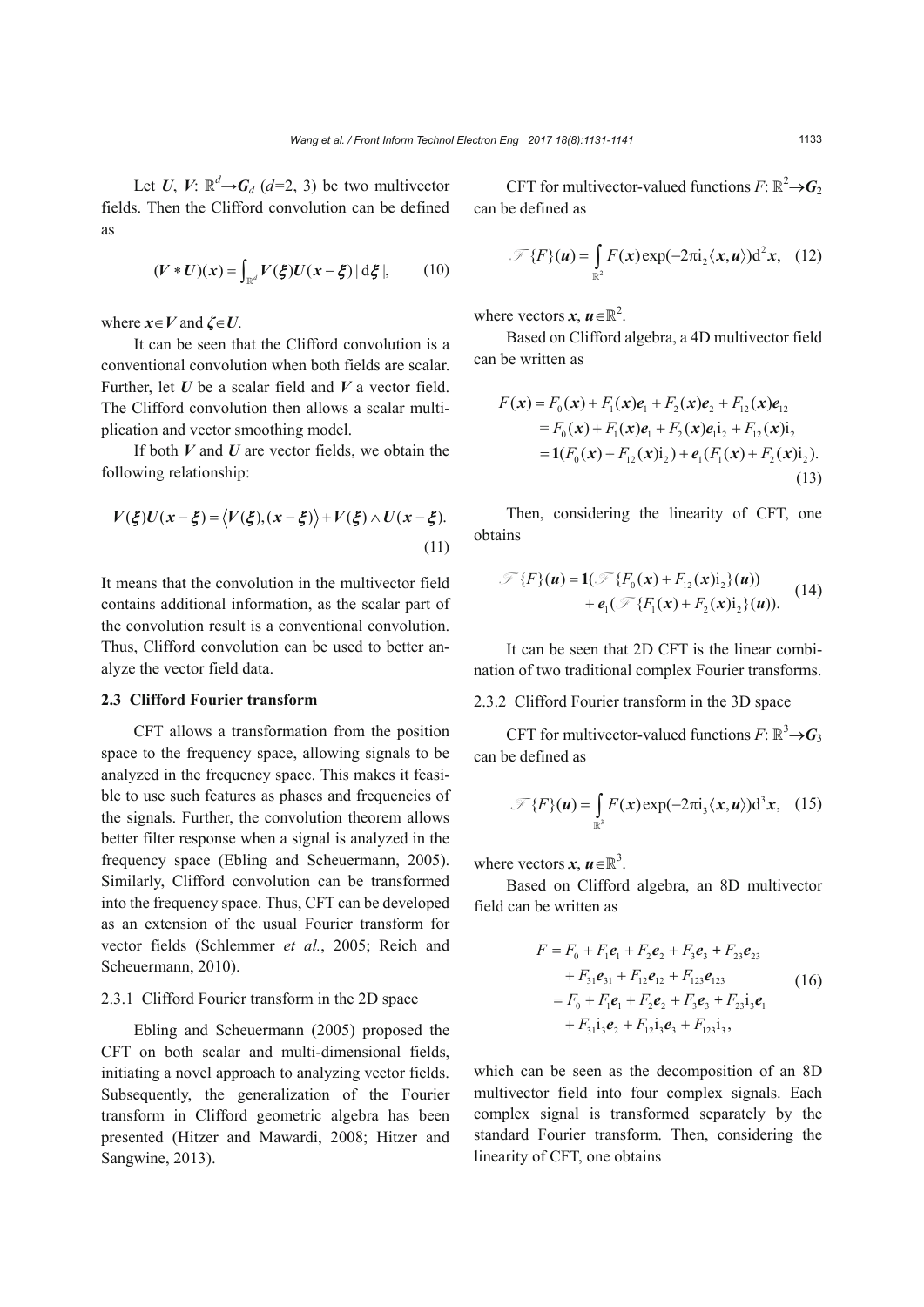$$
\mathcal{F}\lbrace F \rbrace(u) = [\mathcal{F}\lbrace F_0(x) + F_{123}(x)i_3 \rbrace(u)]1 \n+ [\mathcal{F}\lbrace F_1(x) + F_{23}(x)i_3 \rbrace(u)]e_1 \n+ [\mathcal{F}\lbrace F_2(x) + F_{31}(x)i_3 \rbrace(u)]e_2 \n+ [\mathcal{F}\lbrace F_3(x) + F_{12}(x)i_3 \rbrace(u)]e_3.
$$
\n(17)

This is useful as one can divide multivector algebra into four complex components. Also, the usual Fourier transform can be calculated separately for each direction  $\{1, e_1, e_2, e_3\}$ .

### **3 Sparse fast Clifford Fourier transform**

### **3.1 Sparse fast Fourier transform**

Algorithms for computing the Fourier transform are inefficient because they take time proportional to the output size, and most of the Fourier signal coefficients are small or equal to zero in many applications. For instance, a normal 16×16 block in a video frame is sparse, since it has 228 negligible coefficients on average. It means that nearly 90% of the data are useless. Audio and image data are sparse as well. Compression schemes, such as JPEG and MPEG, have been provided to use this sparsity. The sFFT algorithm uses the sparsity of the signal spectrum and computes an approximated or compressed version of the Fourier transform. The algorithm uses only a small subset of the input data and runs in time proportional to the sparsity or desirable compression. It can be faster than that in time proportional to the signal length (Hassanieh *et al.*, 2012c).

There are three stages of sFFT: identification of frequencies with large Fourier coefficients, accurate estimation of the Fourier coefficients of the frequencies identified in the first stage, and subtraction of the contribution of the partial Fourier representation computed in the first two stages (Gilbert *et al.*, 2014). Generally, repetitions of the three stages are guaranteed to concentrate a substantial portion of the energy with a high probability. In the first stage, frequencies are sampled randomly to obtain permuted Fourier coefficients. Then filters are used to divide the permuted coefficients into various frequency bands. In the final stage, the energy is estimated in each frequency band.

For the complex affine *N*-space  $\mathbb{C}^N$ , the Fourier component  $\hat{f} \in \mathbb{C}^N$  can be defined as

$$
\hat{f}_{\omega} = \frac{1}{N} \sum_{j=0}^{N-1} f_j \exp(-2\pi i \omega j / N),
$$
 (18)

where  $0 \leq \omega$  and  $i \leq N$ .

Equivalently, one can simply obtain

$$
f_j = \sum_{\omega=0}^{N-1} \hat{f}_{\omega} \exp(2\pi i \omega j / N). \tag{19}
$$

Two basic Fourier properties are used for randomly permuting  $f \in \mathbb{C}^N$  and then  $\hat{f}$ . One is the scaling property, stating that for  $\alpha_i = f_{ci}$ , we have  $\hat{a}_j = \hat{f}_{c^{-1}j}$  (where  $c^{-1}$  is the inverse of (*c* mod *N*)); the other is the modulation property, stating that for  $a_i = \exp(2\pi i b_j/N) f_i$ , we have  $\hat{a}_i = \hat{f}_{i-b}$ . Then we randomly select two integers *b*,  $c \in [0, N]$  and define  $a \in \mathbb{C}^N$  as

$$
a_j = \exp(2\pi i b j / N) \cdot f_{cj}.
$$
 (20)

Note that for  $j \in [0, N-1]$ ,  $\hat{a}$  is a permutation of  $\hat{f}$ , as entry  $\hat{f}_\omega$  appears in  $\hat{a}$  as  $(\omega c+b)$  mod *N*.

In the simplest case, the Fourier coefficients  $\hat{f}_\text{eq}$ can be computed for each  $\omega$  identified in the first stage by using *L* independent and uniformly distributed random samples  $f_l(L)$  should be far smaller than *N*) and the estimator:

$$
\hat{f}'_{\omega} = \frac{1}{L} \cdot \sum_{l=1}^{L} f_{l} \exp(-2\pi i \omega l / N),
$$
 (21)

It can be seen that  $\hat{f}_{\omega}^{\prime}$  is an unbiased estimator for  $\hat{f}_{\omega}$ . Therefore, high precision is guaranteed, as the estimator can approximate  $\hat{f}_{\omega}$  with a high probability.

Assume that

$$
\left\{\hat{f}'_{\omega_m}\middle|m=1,2,\cdots,N\right\}\subset\mathbb{C},\tag{22}
$$

which is the approximated sparse Fourier transform computed in the previous stage of the current repetition. Here,  $\omega_1$ ,  $\omega_2$ , ...,  $\omega_N$  are the frequencies that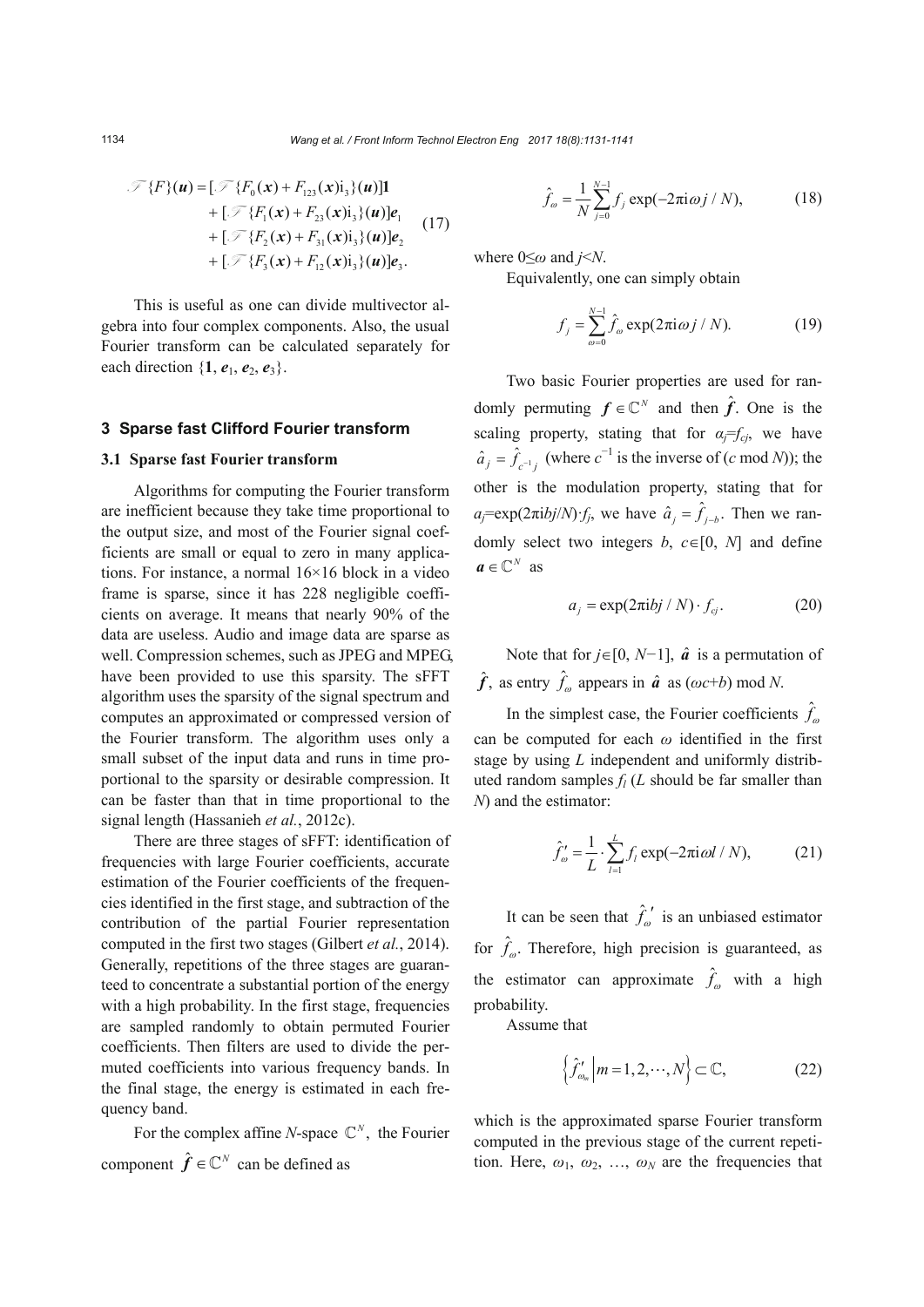have been identified in the first stage, while  $\hat{f}'_{\omega_1}, \hat{f}'_{\omega_2}, ..., \hat{f}'_{\omega_N}$  are the estimators whose Fourier coefficients are discovered in the second stage. In future iterations of all the stages, each sampled entry of *f* and *fj* can be replaced with

$$
f_j - \sum_{m=1}^N \hat{f}'_{\omega_m} \exp(2\pi i \omega_m j / N). \tag{23}
$$

In most cases, the entries of *f* used in each iteration can be predetermined, and then be used to update themselves all. These 'updated samples' are used in subsequent repetitions of the three stages (Gilbert *et al.*, 2014).

### **3.2 Sparse fast Clifford Fourier transform**

Assume that a signal *f* has *k* nonzero coefficients. We can regard the signal as *k*-sparse. More often, we calculate a signal's *k* largest coefficients; thus, we call it 'approximately *k*-sparse'. If its CFT is  $\hat{f}$ , then an approximation  $\hat{f}$  to  $\hat{f}'$ , of an algorithm is required to be output to meet the following  $\ell_2/\ell_2$  guarantee:

$$
\left\|\hat{f} - \hat{f}'\right\|_2 \le C \min_{k \text{ sparse } y} \left\|\hat{f} - y\right\|_2, \tag{24}
$$

where *y* is a *k*-sparse standard reference. Note that the minimization is over *k*-sparse signals, and *C* is an approximation factor. Further, if *k* is small enough, the output of the sparse fast Clifford Fourier transform (SFCFT) can be expressed succinctly. The key to SFCFT is to filter useless and negligible coefficients, and then implement CFT.

Fig. 1 shows an example of normalizing a *k*-sparse vector field. Assume that a vector field (Fig. 1b) is sampled over a given cube (Fig. 1a). For each face of the cube, there is a vector  $a_i$  ( $i=0, 1, ...$ ) on each sample point. Place the tail of each sample vector at the origin. Then normalize these vectors to form trivectors  $a_i / 6 \wedge a_{i+1} \wedge a_{i+2}$ . Sum the trivectors over all six faces of the cube (Fig. 1c). Note that such a trivector is not a triple of vectors, but a volume in space. The magnitude of the resulting trivector will be the volume of the sphere approximately. Fig. 1d shows the estimated *k*-sparse transformed vector field with an equal result. The normalization is carried out using the following steps:



**Fig. 1 Example of normalizing a** *k***-sparse vector field: (a) the given cube; (b) normalized vector field; (c) trivectors over all six faces of the cube; (d) estimated**  *k***-sparse transformed vector field with an equal result** 

1. Window function

**Definition 1** (Window function) For an *n*dimensional signal, a constant  $\epsilon$  >0, and a parameter  $\delta$ >0, we define the window function  $w(\epsilon, \delta, \omega)$  to be a symmetric vector  $\mathbf{F} \in \mathbb{R}^n$  with  $\omega \in [-\pi, \pi]$ . The set of nonzero coordinates of vector *F* is  $nzc(F) \in [-\omega/2,$  $\omega/2$ , and  $\hat{F}_0 = 1$ , and  $\hat{F}_i > 0$ , for  $i \in [-\epsilon n, \epsilon n]$ .

For each  $\epsilon$  and  $\delta$ , a standard window function ( $\epsilon$ ,  $\delta$ ,  $O(log(1/\delta)/\epsilon)$  exists (Smith, 2011), since one can obtain a standard window function through taking a Gaussian with standard deviation  $\mathcal{O}\left(\sqrt{\log(1/\delta)}/\epsilon\right)$ and truncating it at  $\omega = O(\log(1/\delta)/\epsilon)$ .

Definition 1 means that the window function *w* works like a filter, allowing us to concentrate on a subset of the Clifford Fourier coefficients.

2. Spectral permutation: This step allows us to permute the Clifford Fourier spectrum by permuting the time domain as follows:

**Lemma 1** Given a constant vector  $a \in \mathbb{R}^n$ , a random integer  $\sigma$ , and an integer  $\tau \in [n]$ , we define a transform  $T_{\sigma}$ *i*:  $(T_{\sigma} \cdot \mathbf{a})$ *i*= $a_{\sigma i + \tau}$ , which refers to the permutation of the components of **a**. Then,  $\widehat{(T_{\sigma,\tau}\mathbf{a})}_{\sigma i} = \hat{a}_{i,j} \omega^{-\tau i} (T_{\sigma,\tau}\mathbf{a})$ . **Proof**  $\forall m$ , we have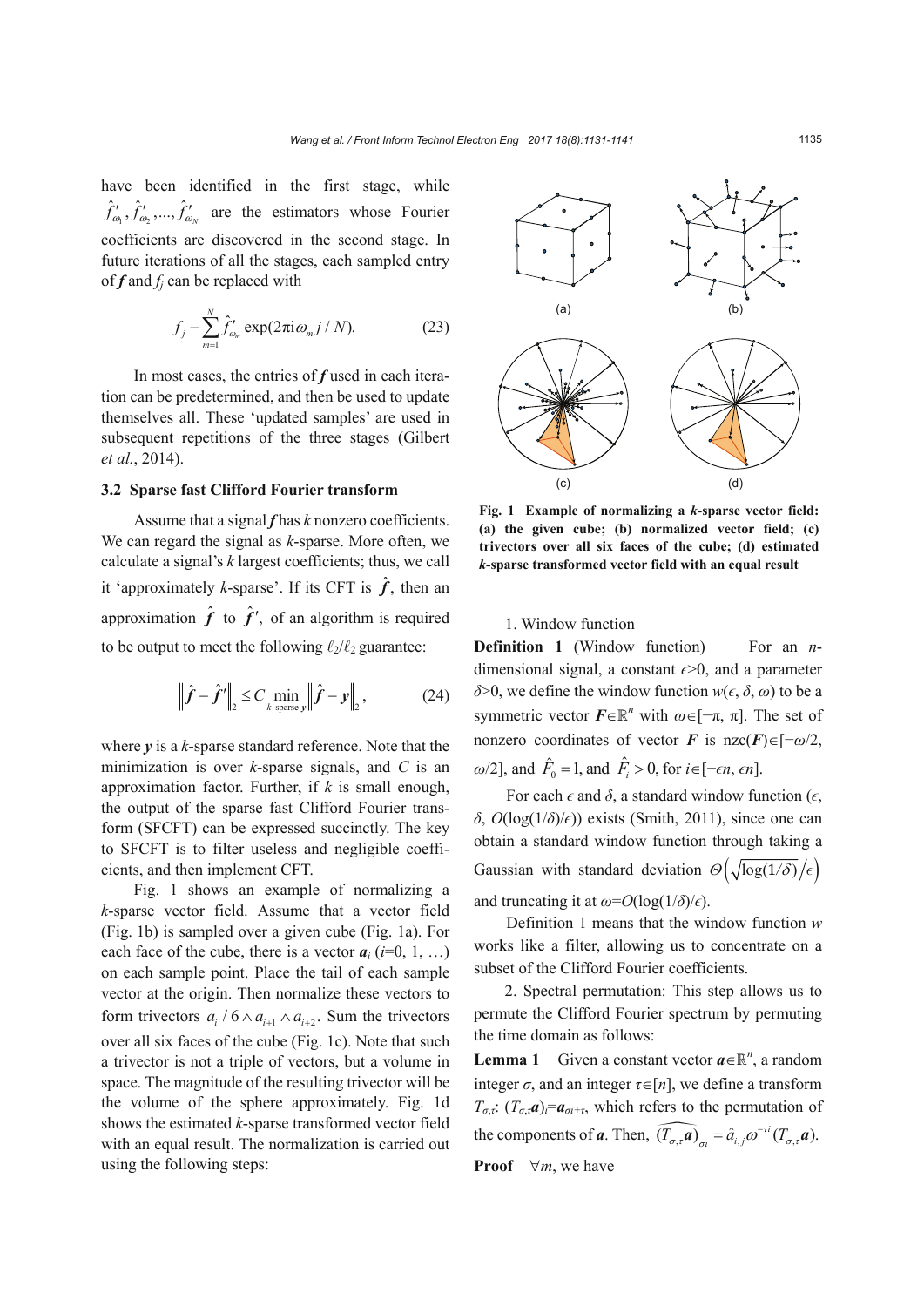è

$$
\widehat{(T_{\sigma,\tau}\mathbf{a})}_{\sigma i \sigma i} = \sum_{j=1}^{n} a_{\sigma j + \tau} \omega^{mj} = \sum_{j=1}^{n} a_j \omega^{m(j-\tau)\sigma^{-1}}
$$

$$
= \widehat{a}_{m\sigma^{-1}} \omega^{-m\sigma^{-1}}.
$$

Varying the permutation can vary the set of coefficients binned to a bucket. Note that for simplicity, our algorithm is analyzed on the condition that *n* is a power of two.

3. Subsampled CFT: suppose a vector  $a \in \mathbb{C}^n$ and a parameter *B* dividing *n*, one obtains

$$
\hat{y}_i = \hat{a}_{i(n/B)}.\tag{25}
$$

**Lemma 2**  $\hat{y}$  is the *B*-dimensional CFT of  $y_i =$  $\sum_{i=0}^{n/B-1} a_i$ .

**Proof** 
$$
\hat{a}_{i(n/B)} = \sum_{j=0}^{n-1} a_j \omega^{ij(n/B)} = \sum_{t=0}^{B-1} \sum_{j=0}^{n/B-1} a_{Bj+m} \omega^{i(Bj+m)n/B} = \sum_{m=0}^{B-1} \sum_{j=0}^{n/B-1} a_{Bj+m} \omega^{imn/B} = \sum_{m=0}^{B-1} y_a \omega^{imn/B} = \hat{y}_i.
$$

#### 4. Location loops

**Definition 2 (**Hash function**)** Given a parameter *B* that divides *n*, we define a hash function  $h_a$ :  $[n] \rightarrow [B]$ by  $h_{\sigma}(i)$ =round( $\sigma iB/n$ ) and an 'offset'  $o_{\sigma}$ :  $[n] \rightarrow$  $[-n/(2B), n/(2B)]$  by  $o_{\sigma}(i) = \sigma i - h_{\sigma}(i)(n/B)$ , where  $[n] =$  $\{0, 1, \ldots, n-1\}.$ 

The location loops begin with a given parameter *d* and then output a parameter *J* that controls to find the coordinate of each large coefficient, and a set  $I\subset[n]$ of coordinates that contains each large coefficient.

5. Estimation loops: given a set  $I\subset [n]$ , we define *G* as a window function:  $w(1/B, \delta, \omega)$  and  $y = G \cdot (T_{\sigma, \tau} a)$ ; thus, for  $i \in I$ , estimate  $\hat{a}$  as  $\hat{a}'_i = \hat{z}_{h_{\sigma(i)}} \omega^{i} / \hat{G}_{o_{\sigma(i)}}$ , where  $\hat{z}_i = \hat{y}_{i(n/B)}$ . This estimates each coordinate with a good probability.

Fig. 2 shows an example of loops of the algorithm when the input is sparse. Note that for simplicity, the process is analyzed only in the scalar field. The algorithm outputs  $T_{\sigma,\tau}$  *a* and obtains the spectrum permutation by permuting the Clifford algebra samples in the time domain (Fig. 2a). The algorithm computes signal  $f=G \cdot T_{\sigma,\tau} a$  in the time domain



**Fig. 2 Results of estimating large regions in the scalar field: (a) permuted signal; (b) convolved signal; (c) actually computed samples; (d) estimated large regions**

(Fig. 2b). It can be seen that the spectrum of *f* is large around the large coordinates. The algorithm computes the subsampling of  $\hat{f}$  (Fig. 2c). Finally, the algorithm outputs the coordinates of each large coefficient (Fig. 2d). Note that there is a 'hash collision' when two coordinates are too close in the permutation. It results in missing the second coordinate from the left one.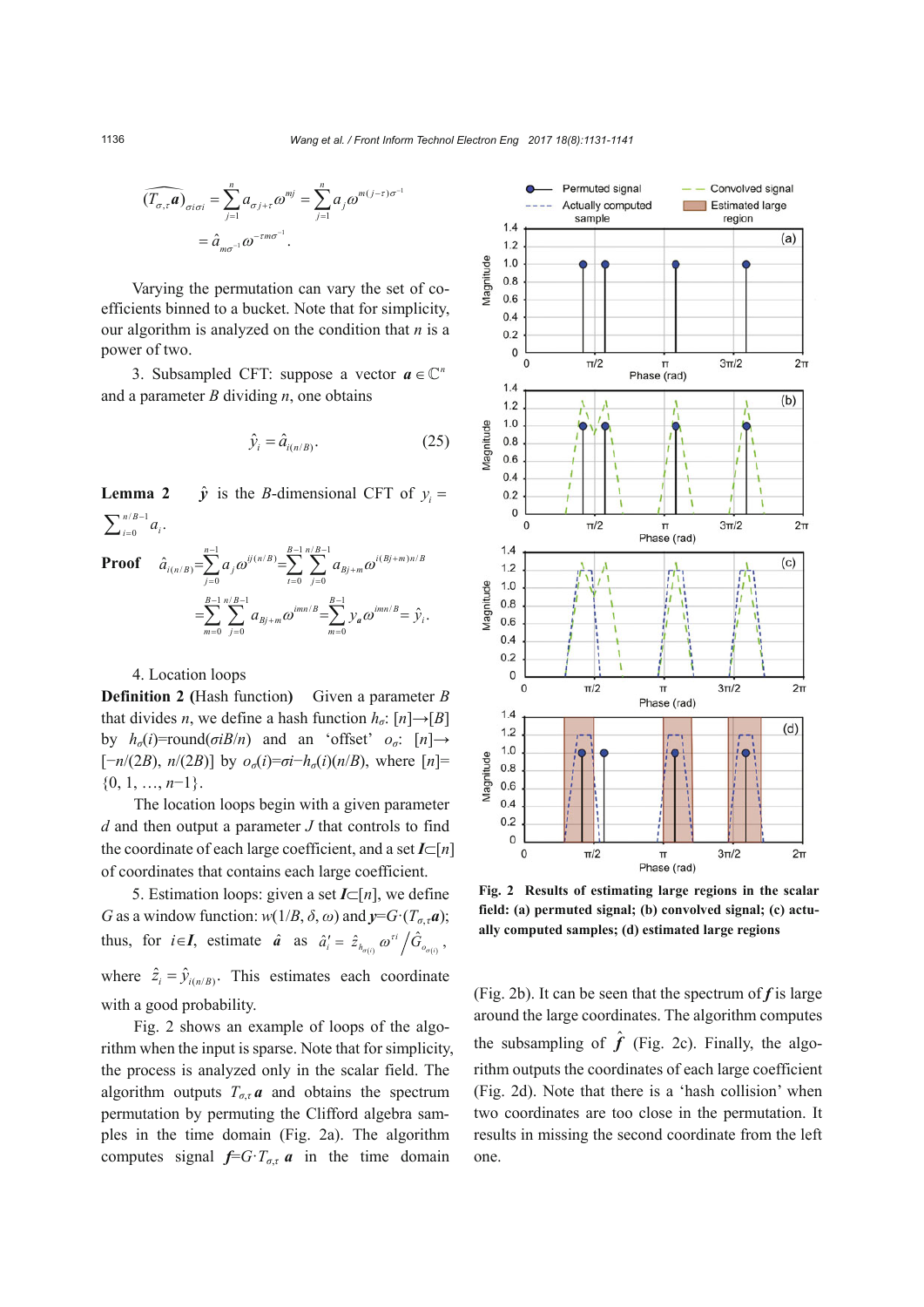#### **3.3 The proposed algorithm**

We use Clifford algebra to divide a multivector into a Clifford basis  $\{1, e_1, e_2, e_3, ...\}$  and transform a Clifford basis into complex signals, as in Eqs. (13) and (16). Then we calculate the Fourier transform of each complex signal separately. The Fourier transform is usually dominated by a small number of 'peaks', meaning that it is sparse. The primary algorithm works by first 'locating' a set of loops that contain most of the peaks and then 'estimating'  $\hat{f}$  to obtain  $\hat{z}$ . Thus, we can calculate the *k*-sparse Fourier transform as mentioned before. With the property of linearity, we add up each transform to obtain the final transform. The proposed method is provided in Algorithm 1.

# **4 Experiment analysis**

In this section, we compare the SFCFT algorithm to several existing FFT implementations and demonstrate how SFCFT provides a better computational performance when processing multivector signals. We evaluate SFCFT performance in comparison to the fastest Fourier transform in the West (FFTW) (Frigo and Johnson, 2005), sFFT1.0, sFFT2.0 (Hassanieh *et al.*, 2012c), and FCFT (Schlemmer *et al*., 2005) in the scalar field. FFTW is the fastest public implementation for computing FFT. sFFT is the implementation for computing sFFT. Compared with sFFT1.0, sFFT2.0 adds a heuristic to improve the runtime. FCFT is also a fast algorithm for computing CFT. We fix the signal size and signal sparsity, and present the runtime and robustness of the compared algorithms in Figs. 3–5. In higherdimensional fields, we implement the algorithms on processing multispectral images and present the runtime and spectrum map in Figs. 6 and 7. For accuracy, each experiment is run more than 5000 times. Each experiment is implemented on a 2.40 GHz Core™ i5 processor running Ubuntu 15.01 with a 4 GB RAM.

# **4.1 Performance in the scalar field**

### 4.1.1 Runtime vs. signal size

Here, the signal sparsity parameter is fixed to *k=*50, and we compute the runtime of each algorithm

# **Algorithm 1** Sparse fast Clifford Fourier transform **Input:** a multivector signal

**Output:** result of SFCFT

- 1. Extract the Clifford basis components of the multivector
- 2. Reconstruct the components to obtain vectors

$$
\begin{cases}\n[F_0(x) + F_{123}(x)i_3]\mathbf{I} \\
[F_1(x) + F_{23}(x)i_3]\mathbf{e}_1 \\
[F_2(x) + F_{31}(x)i_3]\mathbf{e}_2 \\
[F_3(x) + F_{12}(x)i_3]\mathbf{e}_3\n\end{cases}
$$

- // For each vector, it is appropriate to use sFFT,
- // as it is sparse
- 3. Run a number of location loops, returning *L* sets of coordinates  $I_1, I_2, ..., I_L$
- 4. Randomly choose a  $\sigma$  invertible mod *n* and  $\tau \in [n]$ , and permute input vector *f* with permutation  $T_{\sigma}$ ,  $(T_{\sigma} f) = f_{\sigma}$
- 5. Use a flat window function *G*, and compute the filtered and permuted vector  $y = G \cdot (T_a f)$
- 6. With *B* dividing *n*, compute  $\hat{z} = \hat{y}_{i(n/B)}$  for  $j \in [B]$
- 7. Keep only the  $d \cdot k$  coordinates of the maximum magnitude in *z*ˆ
- 8. Reverse steps 5–7 as a hash function  $h_a$ :  $[n] \rightarrow [B]$
- 9. Count the number of occurrences of each coordinate *j* found, i.e.,  $s_j = |\{r|j \in I_r\}|$
- 10. Keep only the coordinates that occur in at least half of the location loops:

 $I'=\{j \in I_1 \cup I_2 \cup \ldots \cup I_L | s_j \geq L/2\}$ 

11. Run a number of estimation loops on  $I'$ , and return sets of frequency coefficients  $\hat{f}_j'$ 

// These loops work similarly to location loops in

// steps 4–6 and the next step is: given a set of coordinates // **I**, estimate  $\hat{f}_j$  as  $\hat{f}_j' = \hat{z}_{h\sigma(j)}\omega^{rj}/\hat{G}_{\sigma(j)}$ 

12. Take median real and imaginary components separately and estimate each frequency coefficient  $\hat{f}_j$  as

$$
\hat{f}'_i = \text{median}\{f''_i | r \in \{1, 2, \cdots, L\}\}
$$

13. Based on the linearity of CFT, add up  $\hat{f}_j$  to obtain the output

for five different signal sizes:  $2^{16}$ ,  $2^{17}$ ,  $2^{18}$ ,  $2^{19}$ , and  $2^{20}$ . Table 1 summarizes the runtimes for processing various signal sizes using SFCFT, sFFT1.0, sFFT2.0, FCFT, and FFTW. Fig. 3 shows comparisons among these algorithms.

As expected, the runtime of each algorithm is approximately linear (Fig. 3). However, Fig. 3 demonstrates that for signal size  $n>2^{16}$ , SFCFT is faster than FFTW and FCFT when they have to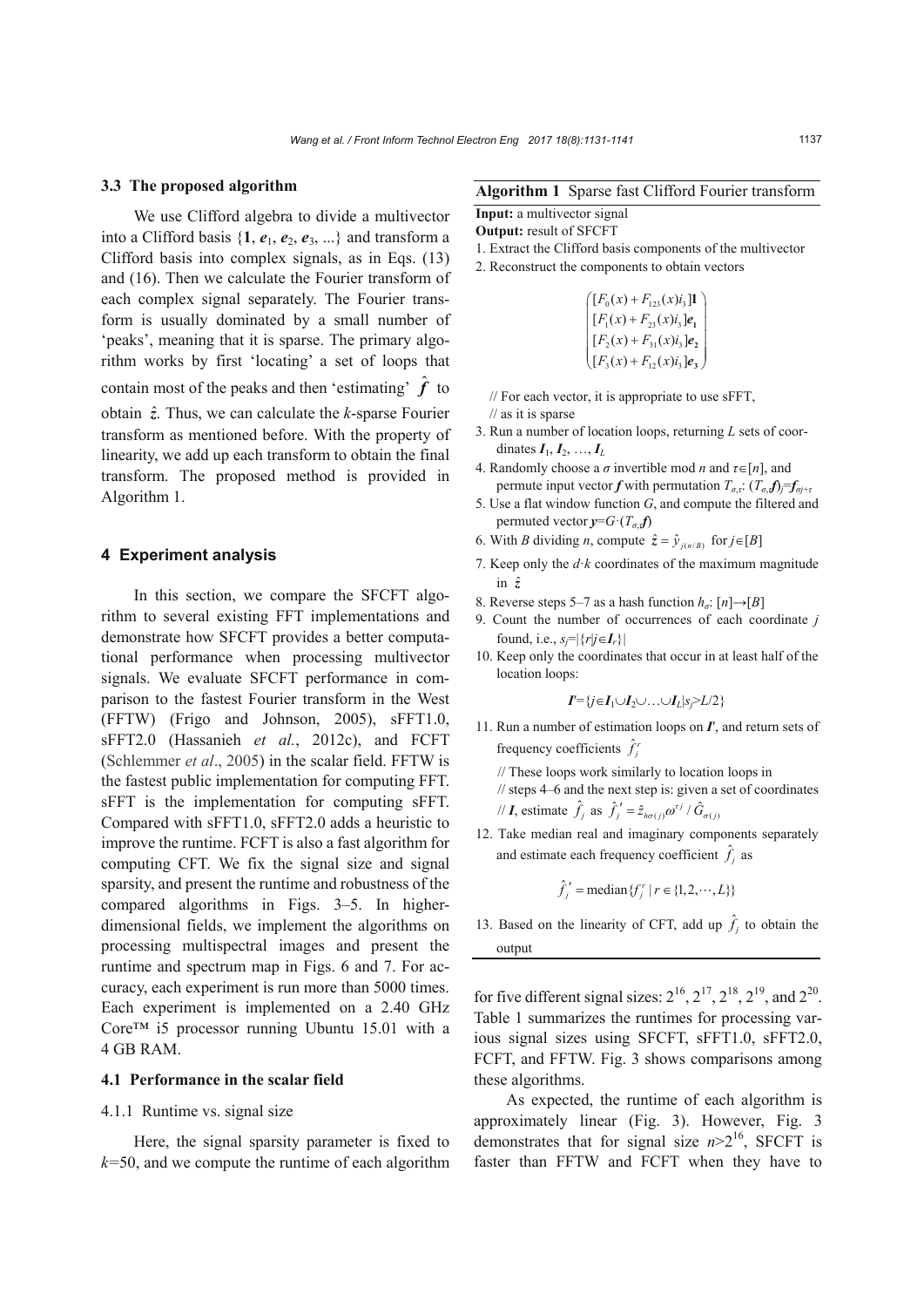recover exactly 50 nonzero coefficients. Thus, we can see that the slopes of the lines for FFTW and FCFT are larger than those for sFFT1.0, sFFT2.0, and SFCFT. It means that FFTW and FCFT do not efficiently process signals with large sizes. SFCFT is slower than sFFT1.0 and sFFT2.0, because SFCFT spends a certain amount of time for Clifford algebra operations.

**Table 1 Runtimes of each algorithm at different signal sizes** 

| Signal   | Runtime (ms) |         |         |             |             |  |
|----------|--------------|---------|---------|-------------|-------------|--|
| size     | <b>SFCFT</b> | sFFT2.0 | sFFT1.0 | <b>FFTW</b> | <b>FCFT</b> |  |
| $2^{16}$ | 0.4031       | 0.3471  | 0.3615  | 0.2028      | 0.8804      |  |
| $2^{17}$ | 0.6234       | 0.5218  | 0.5804  | 0.4405      | 1 0615      |  |
| $2^{18}$ | 0.8098       | 0.7048  | 0.7595  | 1 1 6 2 6   | 1 6095      |  |
| $2^{19}$ | 1.5343       | 0.9578  | 1.2825  | 2.1543      | 2.8825      |  |
| $2^{20}$ | 3.3743       | 1.8775  | 2.5088  | 4.5130      | 5.5088      |  |



**Fig. 3 Runtimes of the compared algorithms for different signal sizes**

# 4.1.2 Runtime vs. sparsity (*k*)

In this experiment, the signal size is fixed to  $n=2^{20}$ , and the runtime of each algorithm is calculated. We choose sparsity parameter *k* from 50 to 500. The experiment is repeated 50 times for each value of *k*. Table 2 summarizes the runtimes for processing various signal sparsities using SFCFT, sFFT1.0, sFFT2.0, FCFT, and FFTW. Fig. 4 illustrates the comparison among these algorithms.

Fig. 4 shows that the runtime of each algorithm is approximately linear. Note that FFTW and FCFT are independent of sparsity *k*. It can be seen that when a sparse approximation of the Fourier transform is available, SFCFT, sFFT1.0, and sFFT2.0 greatly improve the runtime performances and extend the range of applications. Further, SFCFT, sFFT1.0, and sFFT2.0 are faster than FFTW and FCFT when sparsity parameter  $k$  is small enough (Fig. 4).

**Table 2 Runtimes of each algorithm with different sparsity parameters** 

| k   | Runtime (ms) |         |           |           |             |  |  |
|-----|--------------|---------|-----------|-----------|-------------|--|--|
|     | <b>SFCFT</b> | sFFT2.0 | sFFT1.0   | FFTW      | <b>FCFT</b> |  |  |
| 50  | 3 3 7 4 3    | 1.8875  | 2.1088    | 4.5130    | 5.7505      |  |  |
| 100 | 3 7 1 7 5    | 2.9301  | 3 3 9 6 5 | 4 5 1 3 0 | 5 7 5 0 5   |  |  |
| 200 | 4 6654       | 3.8355  | 4.2505    | 4 5 1 3 0 | 5 7 5 0 5   |  |  |
| 500 | 6.5449       | 5.3826  | 5.8371    | 4.5130    | 5.7505      |  |  |



**Fig. 4 Runtimes of the compared algorithms for different sparsity parameters** 

### 4.1.3 Robustness to noise

Here, we choose signal size  $n=2^{20}$  and sparsity parameter *k*=50. For robustness, we add Gaussian noise to signals and run each experiment with different signal-to-noise ratios (SNRs). SNR is changed by changing the Gaussian noise. For each variance of the Gaussian noise, we regenerate new cases of noises and signals to run each experiment 5000 times. For each run, we compute the error metric as the average error between the best *k*-sparse approximation of  $\hat{x}$ and the output approximation  $\hat{x}^{\prime}$  which is restricted to its *k* largest entries. This allows us to check whether our SFCFT can improve its performance in terms of runtime without reducing its robustness to noise.

The average errors per entry for SFCFT, sFFT1.0, sFFT 2.0, FCFT, and FFTW are shown in Fig. 5. It can be seen that the performances of all these algorithms are stable under noise, and SFCFT is more robust to noise than FFTW and FCFT.

#### **4.2 Performance using 2D grayscale images**

In this experiment, we apply our algorithm in 2D grayscale image Fourier transform and compare it with FFT and CFT. We choose a 'Lena' grayscale image (512×512) to evaluate the performance. Results show that our SFCFT is the fastest, since SFCFT computes data directly in the spatial domain first, and then computes the effective coefficients.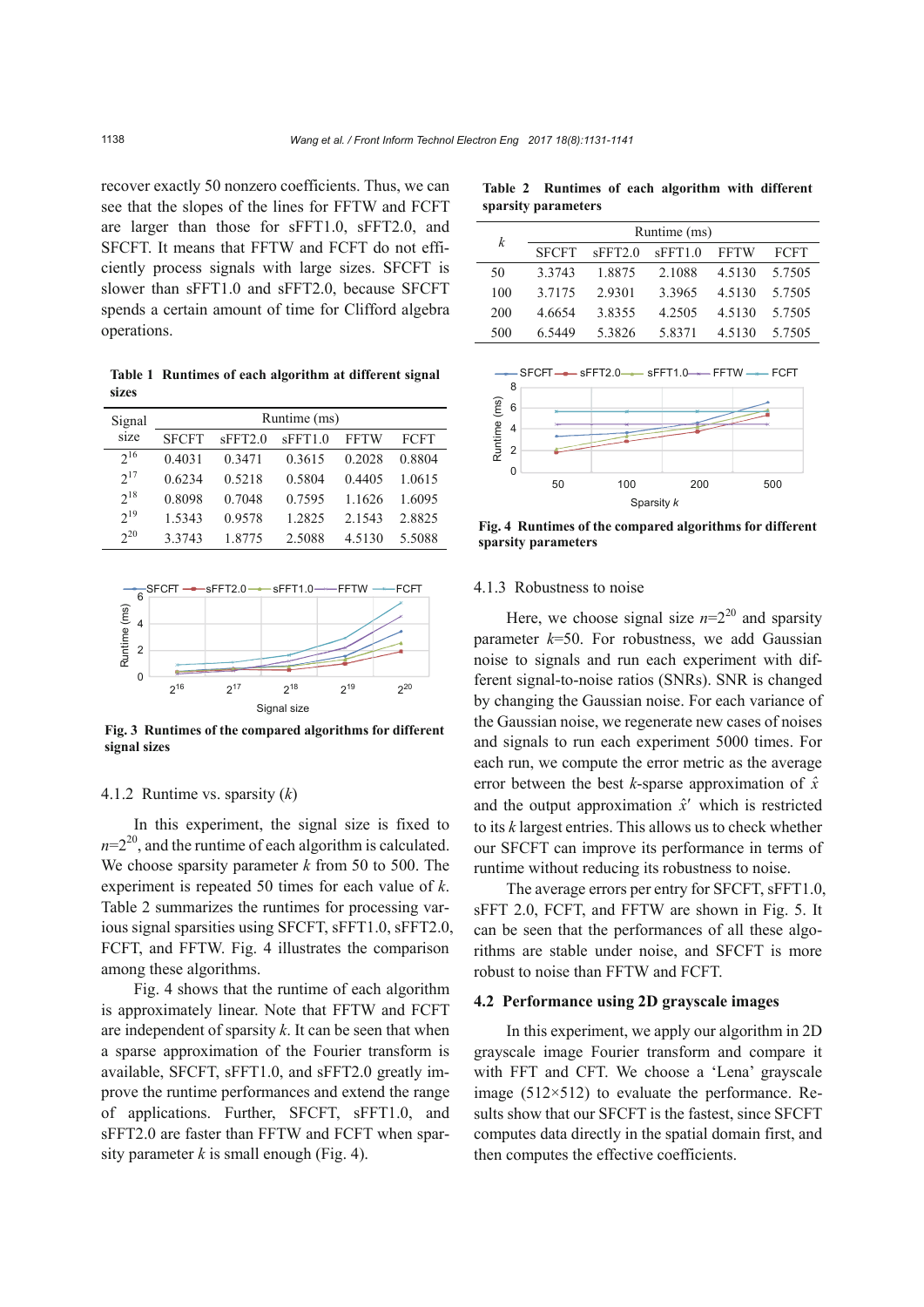

**Fig. 5 Robustness to noise of the compared algorithms**

Further, Figs. 6b–6d show that SFCFT outputs a clearer spectrum map than FFT and CFT. It means that SFCFT presents more image data information. As mentioned before, compared with the traditional Fourier transform algorithm, our SFCFT algorithm has lower error rates. SFCFT transforms the original field into a field where nonzero Fourier coefficients exist. This improves SFCFT's robustness to noise.



**Fig. 6 The original image (a) and the frequency spectrum maps with FFT (b), CFT (c), and SFCFT (d)**  The runtimes of FFT, CFT, and SFCFT are 0.029599, 0.054489, and 0.006536 s, respectively

### **4.3 Performance using color images**

In this experiment, we use SFCFT in processing higher-dimensional signals. We apply our algorithm in color-image processing and compare the results with those using FFT and CFT. We choose a 'Lena' RGB image  $(512\times512)$  to evaluate the performance of the algorithm. An RGB image has three colorchannels (i.e., red, green, and blue channels); thus, FFT is calculated for each color-channel separately. It means that three grayscale Fourier transforms are calculated for each channel.

However, SFCFT can extract the multivectors from the color-image data and transform them into complex signals by implementing the Clifford algebra and then calculating their Fourier transformations in a numerical way. A 3D vector field is transformed into a multivector field with only bivector and vector parts that are unequal to zero, as bivector and vector form three complex signals. Thus, we can see from Fig. 7 that the SFCFT algorithm is much faster than FFT and CFT, and its frequency spectrum map is clearer. It means that SFCFT presents more image data information. SFCFT can discover both geometric and spectral information of the multispectral image. The wider the bands of the multispectral image, the more outstanding the SFCFT.



**Fig. 7 The original RGB image (a) and the frequency spectrum maps with FFT (b), CFT (c), and SFCFT (d)**  The runtimes of FFT, CFT, and SFCFT are 0.195382, 0.774559, and 0.016852 s, respectively. References to color refer to the online version of this figure

## **5 Conclusions**

In this paper, we have proposed a novel algorithm called the 'sparse fast Clifford Fourier transform', which combines the sparse Fourier transform with CFT to process multivector signals. We have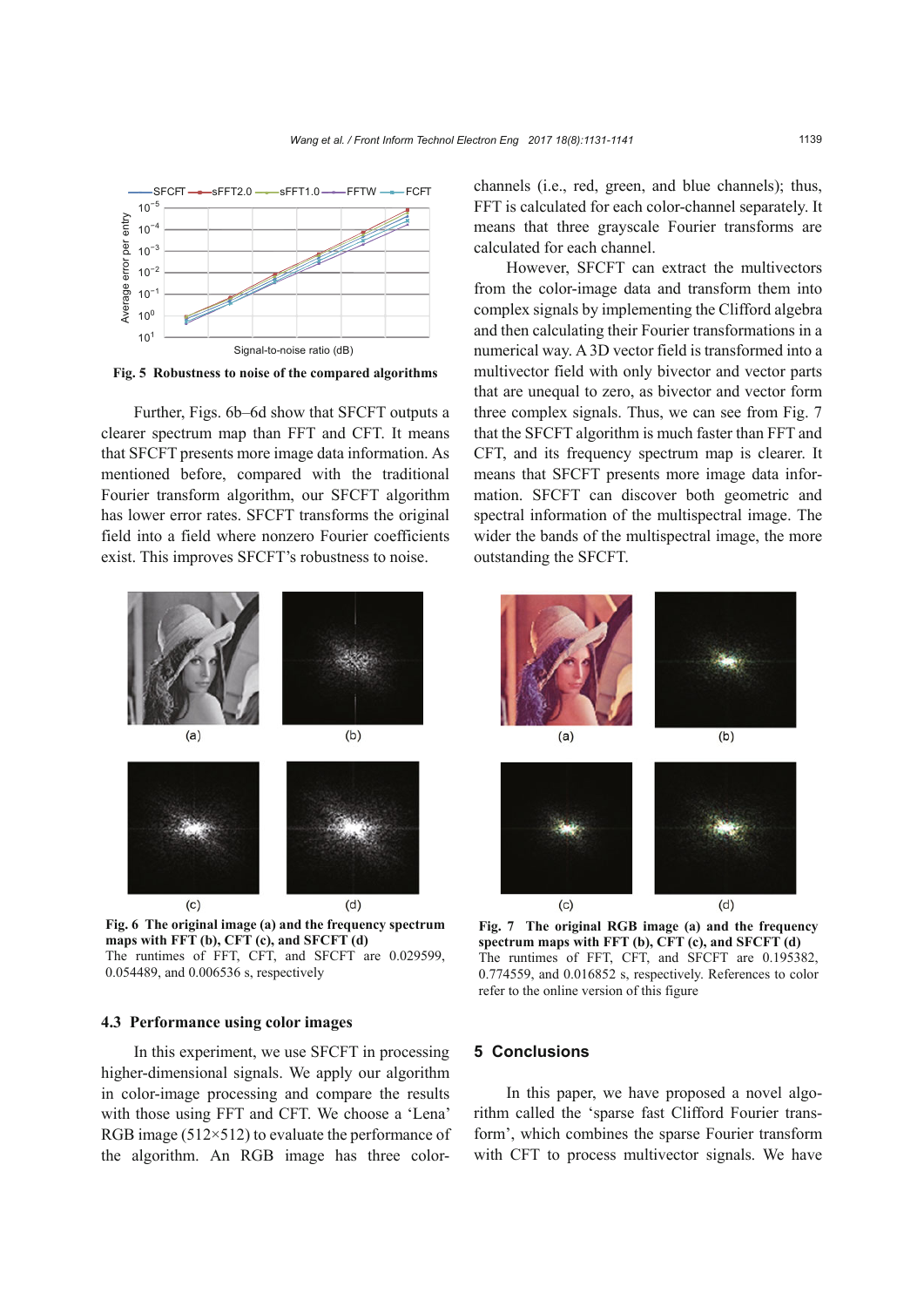discussed the application of SFCFT to the scalar field and grayscale and color image processing. The results demonstrate that SFCFT can effectively improve the performance of multivector signal processing. Our method is available in most vector fields; however, it may not be sparse for a large number of vectors concentrated in specific subareas. As next steps, we will measure the uncertainties to indicate the importance of matches, and offer some improvements to the preliminary segmentation and transformation computed on each segment.

### **References**

- Batard, T., Berthier, M., Saint-Jean, C., 2010. Clifford–Fourier transform for color image processing. *In*: Bayro-Corrochano, E., Scheuermann, G. (Eds.), Geometric Algebra Computing. Springer London, London, UK, p.135-162. https://doi.org/10.1007/978-1-84996-108-0\_8
- Bujack, R., Scheuermann, G., Hitzer, E., 2015. Demystification of the geometric Fourier transforms and resulting convolution theorems. *Math. Meth. Appl. Sci.*, **39**(7): 1877-1890. https://doi.org/10.1002/mma.3607
- Cao, W.M., Feng, H., 2010. Geometric Algebra in Biomimetic Pattern Recognition and Signal Processing. Science Press, Beijing, China (in Chinese).
- Cao, W.M., Liu, H., Xu, C., *et al*., 2013. 3D medical image registration based on conformal geometric algebra. *Sci. China Inform. Sci.*, **43**(2):254-274. https://doi.org/10.1360/112012-592
- Ebling, J., Scheuermann, G., 2003. Clifford convolution and pattern matching on vector fields. IEEE Visualization, p.193-200.
	- https://doi.org/10.1109/VISUAL.2003.1250372
- Ebling, J., Scheuermann, G., 2005. Clifford Fourier transform on vector fields. *IEEE Trans. Visual. Comput. Graph.*, **11**(4):469-479. https://doi.org/10.1109/TVCG.2005.54
- Evans, C.J., Sangwine, S.J., Ell, T.A., 2000. Colour-sensitive edge detection using hypercomplex filters. 10th European Signal Processing Conf., p.1-4.
- Frigo, M., Johnson, S.G., 2005. The design and implementation of FFTW3. *Proc. IEEE*, **93**(2):216-231. https://doi.org/10.1109/JPROC.2004.840301
- Gilbert, A., Indyk, P., 2010. Sparse recovery using sparse matrices. *Proc. IEEE*, **98**(6):937-947. https://doi.org/10.1109/JPROC.2010.2045092
- Gilbert, A.C., Indyk, P., Iwen, M., *et al*., 2014. Recent developments in the sparse Fourier transform: a compressed Fourier transform for big data. *IEEE Signal Process. Mag.*, **31**(5):91-100.

https://doi.org/10.1109/MSP.2014.2329131

Hassanieh, H., Adib, F., Katabi, D., *et al*., 2012a. Faster GPS via the sparse Fourier transform. Proc. 18th Annual Int. Conf. on Mobile Computing and Networking, p.353-364. https://doi.org/10.1145/2348543.2348587

- Hassanieh, H., Indyk, P., Katabi, D., *et al*., 2012b. Nearly optimal sparse Fourier transform. Proc. 44th Annual ACM Symp. on Theory of Computing, p.563-578. https://doi.org/10.1145/2213977.2214029
- Hassanieh, H., Indyk, P., Katabi, D., *et al*., 2012c. Simple and practical algorithm for sparse Fourier transform. Proc. 23rd Annual ACM-SIAM Symp. on Discrete Algorithms, p.1183-1194. https://doi.org/10.1137/1.9781611973099.93
- Hassanieh, H., Shi, L., Abari, O., *et al*., 2014. GHz-wide sensing and decoding using the sparse Fourier transform. Proc. IEEE INFOCOM, p.2256-2264. https://doi.org/10.1109/INFOCOM.2014.6848169
- Hestenes, D., 1999. New Foundations for Classical Mechanics.
- Springer, New York, USA. Hestenes, D., Sobczyk, G., 1984. Clifford Algebra to Geomet-
- ric Calculus. Springer, New York, USA.
- Hitzer, E., 2012. Introduction to Clifford's geometric algebra. *SICE J. Contr. Meas. Syst. Integr.*, **4**(1):1-11.
- Hitzer, E., 2013. The Clifford Fourier transform in real Clifford algebras. Int. Conf. on the Applications of Computer Science and Mathematics in Architecture and Civil Engineering, p.227-240.
- Hitzer, E., Mawardi, B., 2008. Clifford Fourier transform on multivector fields and uncertainty principles for dimensions *n*=2 (mod 4) and *n*=3 (mod 4). *Adv. Appl. Clifford Alg.*, **18**(3-4):715-736.

https://doi.org/10.1007/s00006-008-0098-3

- Hitzer, E., Sangwine, S.J., 2013. Quaternion and Clifford Fourier transforms and wavelets. *In*: Hitzer, E., Stephen, J., Sangwine, S.J. (Eds.), Trends in Mathematic*.* Springer Basel, Basel, Switzerland. https://doi.org/10.1007/978-3-0348-0603-9
- Hitzer, E., Helmstetter, J., Abáamowicz, R., 2013. Square roots of –1 in real Clifford algebras. *In*: Hitzer, E., Stephen, J., Sangwine, S.J. (Eds.), Trends in Mathematic*.* Springer Basel, Basel, Switzerland. https://doi.org/10.1007/978-3-0348-0603-9\_7
- Iwen, M.A., 2010. Combinatorial sublinear-time Fourier algorithms. *Found. Comput. Math.*, **10**(3):303-338. https://doi.org/10.1007/s10208-009-9057-1
- Li, H.B., 2005. Conformal geometric algebra—a new framework for computational geometry. *J. Comput. Aid. Des. Comput. Graph.*, **17**(11):2383-2393.
- Mishra, B., Wilson, P., Wilcock, R., 2015. A geometric algebra co-processor for color edge detection. *Electronics*, **4**(1): 94-117. https://doi.org/10.3390/electronics4010094
- Mueen, A., Nath, S., Liu, J., 2010. Fast approximate correlation for massive time-series data. Proc. ACM SIGMOD Int. Conf. on Management of Data, p.171-182. https://doi.org/10.1145/1807167.1807188
- Porat, E., Strauss, M.J., 2012. Sublinear time, measurementoptimal, sparse recovery for all. Proc. 23rd Annual ACM-SIAM Symp. on Discrete Algorithms, p.1215- 1227. https://doi.org/10.1137/1.9781611973099.96